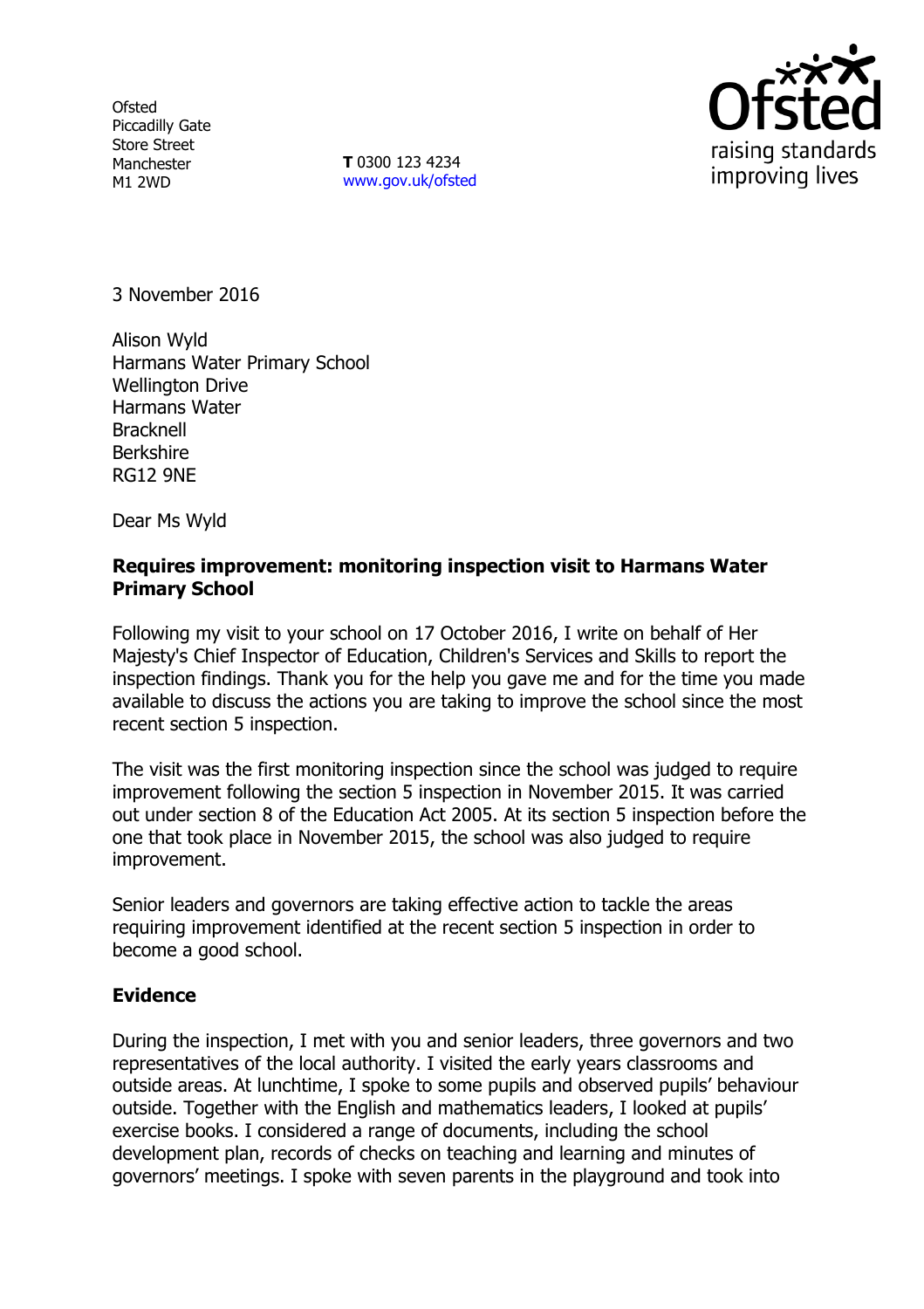

account 11 responses to Ofsted's online survey, Parent View.

# **Context**

You were appointed in April 2016. A new deputy headteacher, who was previously an interim leader at the school, formally took up her post in September. The inclusion manager also started in September, along with six teachers to replace those who left in July. A new chair of governors was appointed in March 2016.

# **Main findings**

You have wasted no time in making important changes to the school. You are determined to secure the best possible outcomes for pupils. You have identified the right priorities and devised suitable and ambitious improvement plans to tackle all of the areas for improvement identified at the last inspection. Leaders, governors and staff share your aims. Parents appreciate the way that you keep them informed and some can see that the school is changing for the better. One parent said, 'It feels like a different school.' A positive culture prevails and staff are working together much more to develop teaching and learning.

Leadership is shared more widely. You have focused on building the skills and expertise of middle leaders by providing training, as well as support, from other senior leaders. For example, middle leaders are now involved in carrying out checks on teaching and learning. Increasingly, they provide feedback to staff that is helping to raise the quality of teaching and learning. Indeed, records show that teachers are checking pupils' learning during lessons and using this to adjust their teaching more often.

The English and mathematics leaders are securing improvements in their subjects. Both have wisely drawn on the support of external advisers to introduce important changes to the curriculum and provided training for staff. Consequently, teachers' subject knowledge in English and mathematics has increased. Pupils' books show that lessons now more accurately match pupils' needs and tasks are increasingly challenging.

Some changes introduced by the previous consultant headteacher have had an impact on pupils' outcomes. The new approach to teaching phonics has ensured that by the end of Year 2, most pupils have reached the standard expected for their age. Last year, Year 1 pupils made rapid progress to catch up in phonics, so that the large majority met the expected level. Teachers' expectations of what pupils can achieve have also increased. At the end of key stage 2 in 2016, the proportion of pupils exceeding the standards expected for their age in reading, writing and mathematics was similar to the national average.

You have further developed work to improve pupils' behaviour. As a result, incidents of poor behaviour have reduced significantly since April. Staff implement the new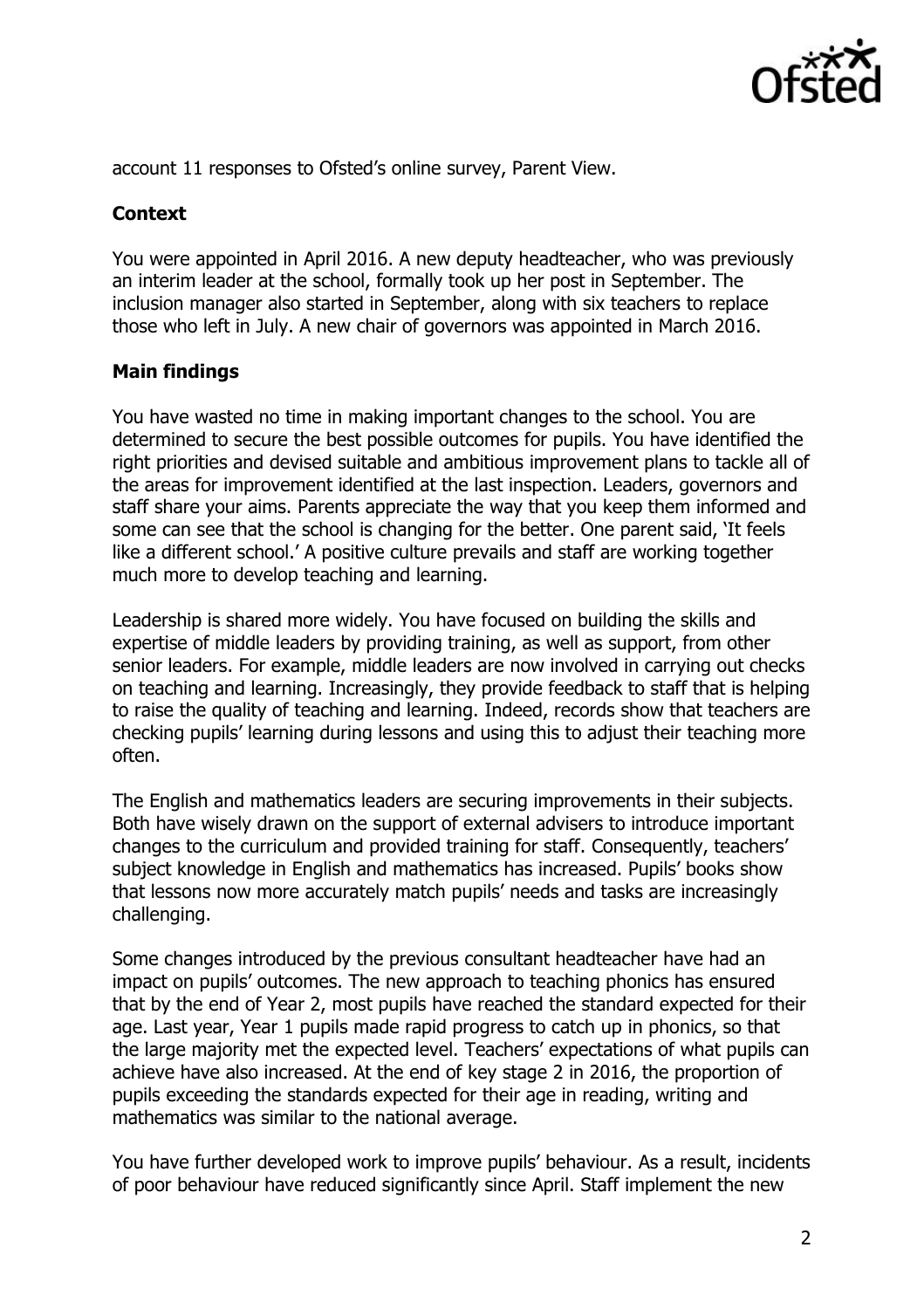

behaviour policy and 'traffic light system' with increasing consistency. There is greater support for pupils with challenging behaviour, who benefit from the expertise of a dedicated member of staff to support their behaviour, and spaces to calm down in, such as the 'quiet room'. At lunchtimes, there is a wide variety of activities on offer to promote good behaviour. Pupils delight in the quiet of the 'reading zone', sharing Lego with friends, sporting activities led by coaches and 'sports leaders' and taking turns to become a responsible 'litter picker'. One pupil explained the impact that these changes have had: 'The behaviour has changed a lot for the better. It's much nicer now.'

The learning environment for children in the early years has improved. The layout of the classrooms has been redesigned so that all children have equal access to activities outside. Both inside and outside, children have opportunities to develop their skills and abilities across the different areas of learning. The early years leader ensures that children are able to learn in small groups, with their classmates and individually. Adults are on hand to challenge children, including the most able, to take appropriate next steps. You have worked with the early years leader and identified some areas of learning that children did not achieve as well in last year. She has provided greater opportunities for children to practise their reading, writing and number skills. For example, one group of children enjoyed playing a beanbag game with an adult, where they counted up and wrote their own scores. Children read the scoreboard carefully to see if they were on track to win.

There is a new assessment system in place. Teachers can record the progress that pupils are making during lessons and over time. They have used these checks on pupils' learning to identify more accurately different groups of pupils, such as the most able, including the most able disadvantaged pupils, and provide suitable activities to extend their learning. For example, in English, the most able pupils are challenged to work more creatively, using their knowledge of a broad range of highquality texts. Staff are also able to better identify pupils who have special educational needs and/or disabilities. The new inclusion manager has started to review the effectiveness of systems in place to support these pupils.

You have appointed a new 'pupil premium champion' to raise the achievement of disadvantaged pupils. This leader has worked with staff to identify the barriers that disadvantaged pupils face and developed a strategy for the use of the additional funding that more accurately meets the needs of these pupils. However, it is too early to see the impact of this work.

Governors have made some changes to increase their effectiveness. The governing body now has systems in place to hold leaders to account using the school development plan. Nevertheless, governors recognise that in the past they did not challenge leaders enough and some opportunities were missed to move the school forward. In particular, governors have not ensured that the external review of the school's use of the pupil premium has taken place.